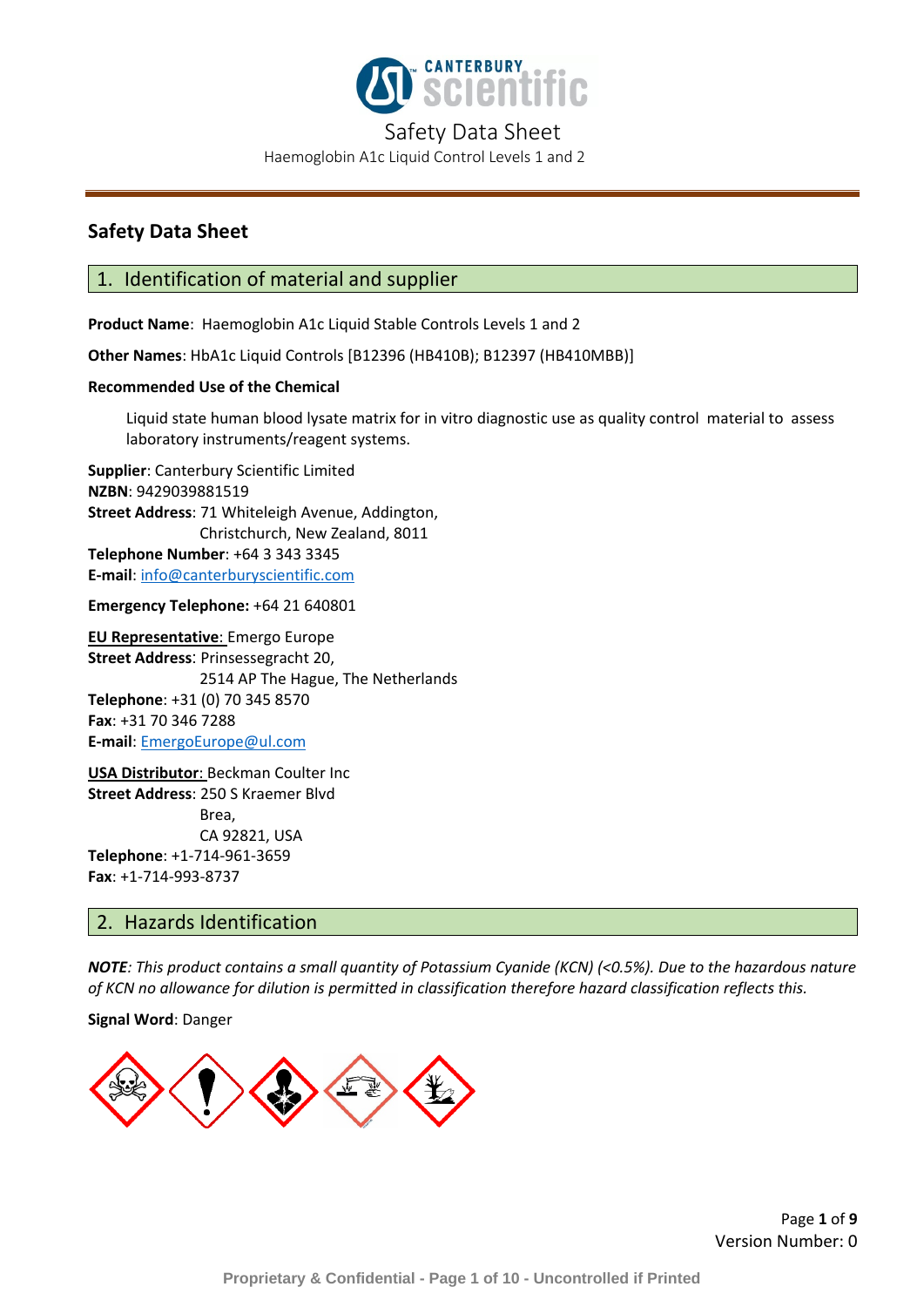

Haemoglobin A1c Liquid Control Levels 1 and 2

| <b>HSNO (1)</b>                     | GHS7 (2)                               | <b>Hazard Statement Code</b>     |
|-------------------------------------|----------------------------------------|----------------------------------|
| 6.1A (all, Oral), Dermal,           | Acute Toxicity Oral Category 1 Acute   | H300 Fatal if swallowed          |
| Inhalation)                         | <b>Toxicity Skin Category 1</b>        | H310 Fatal in contact with skin  |
|                                     | Acute Toxicity Inhalation Category 1   | H330 Fatal if inhaled            |
| 6.3B                                | Skin Corrosion / Irritation Category 3 | H316 Causes mild skin irritation |
| 6.4A                                | Serious Eye Damage / eye irritant      | H319 Causes serious eye          |
|                                     | category 2                             | irritation                       |
| 6.5B                                | Skin Sensitivity Category 1            | H317 May cause allergic skin     |
|                                     |                                        | reaction                         |
| 6.8B                                | <b>Reproduction Category 2</b>         | H361 Suspected of causing        |
|                                     |                                        | fertility damage or the unborn   |
|                                     |                                        | child                            |
| 6.9A (all, oral)                    | Specific target organ toxicity (Single | H370 Causes damage to organs     |
|                                     | exposure) Category 1                   |                                  |
|                                     | Specific target organ toxicity         | H372 Causes damage to organs     |
|                                     | (repeated exposure) Category 1         | through prolonged or repeated    |
|                                     |                                        | exposure                         |
| 8.1A                                | Corrosive to metals Category 1         | H290 May be corrosive to         |
|                                     |                                        | metals                           |
| 9.1A (all, Crustacean, fish, algal) | <b>Aquatic toxicity Category 1</b>     | H400 / H410 Very toxic to        |
|                                     |                                        | aquatic life                     |
| 9.2A                                | None                                   | H421Very toxic to the soil       |
|                                     |                                        | environment.                     |
| 9.3A                                | None                                   | H431 Very toxic to terrestrial   |
|                                     |                                        | vertebrates.                     |
| 9.4A                                | None                                   | H441 Very toxic to terrestrial   |
|                                     |                                        | invertebrates.                   |

# 3. Composition / Information on ingredients

| Ingredient        | CAS#     | Content % | Classed as:   |
|-------------------|----------|-----------|---------------|
| Haemoglobin       | N/A      | <50       | Non-Hazardous |
| Potassium Cyanide | 151-50-8 | < 0.05    | Hazardous     |
| <b>Diluent</b>    | N/A      | To 100%   | Non-Hazardous |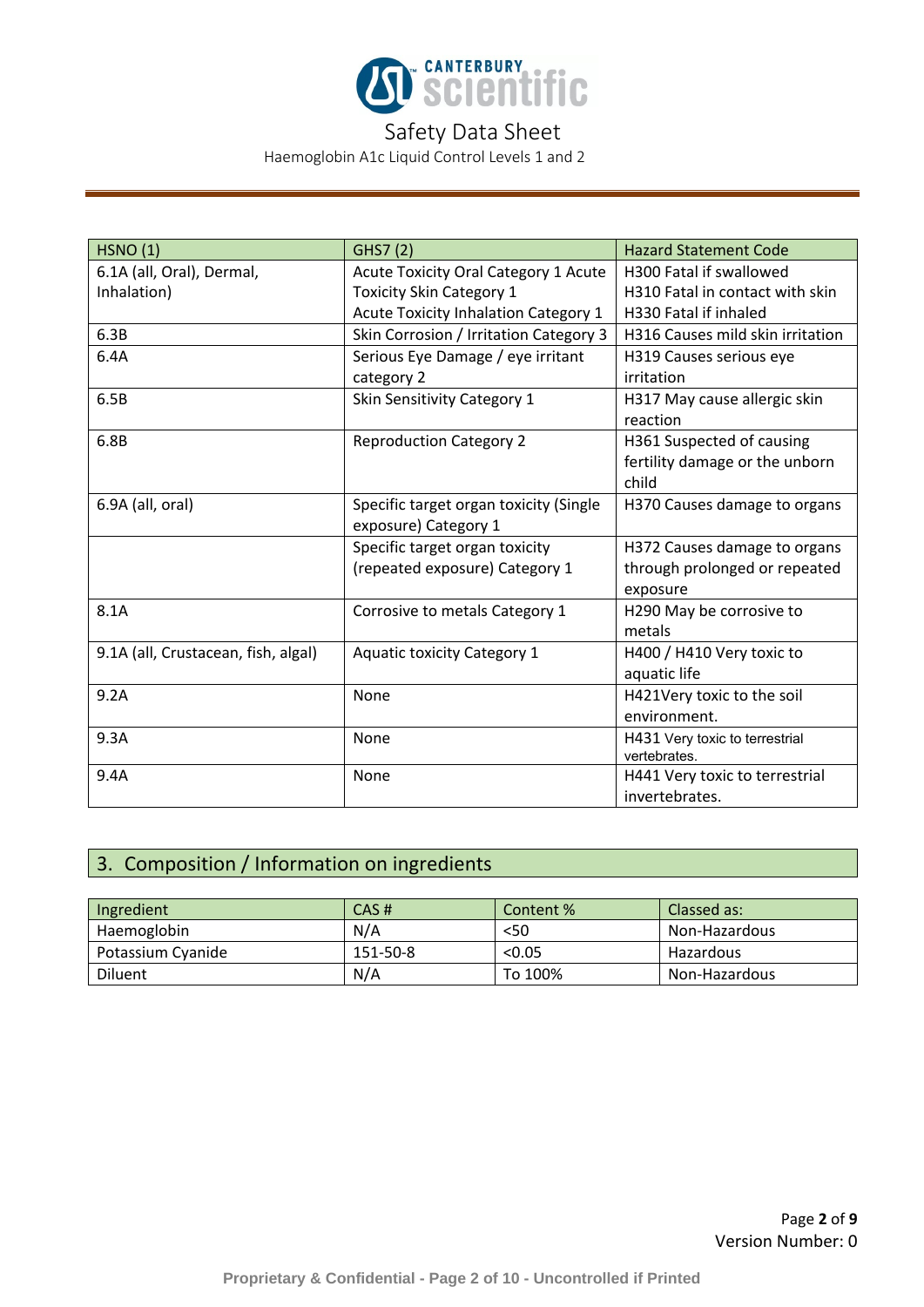

Haemoglobin A1c Liquid Control Levels 1 and 2

# 4. First Aid Measures

### **Eyes**:

Immediately flush out eyes with plenty of water, occasionally lifting the upper and lower eyelids. Check for and remove any contact lenses. Get medical attention if irritation occurs.

### **Skin**:

Flush contaminated skin with plenty of water. Remove contaminated clothing and shoes. Get medical attention if symptoms occur

### **Ingestion**:

Wash out mouth with water. Remove victim to fresh air and keep at rest in a position comfortable for breathing. If exposed person is conscious, give small quantities of water to drink. Do not induce vomiting unless directed to do so by medical personnel. Get medical attention if symptoms occur.

### **Inhalation**:

Remove victim to fresh air and keep at rest in a position comfortable for breathing. Get medical attention if symptoms occur

### **Self-protection for First Aider**:

No action shall be taken involving any personal risk or without suitable training. Wear nitrile gloves and eye protection

### **Poison Centre contact number: 0800 764 766**

### 5. Fire Fighting Measures

**Flash Point:** Not determined

**Flammability limits:** Unknown

**HAZCHEM Code:** 2Z

**Extinguishing media** In case of fire, use water spray, foam or dry chemical

# **Fire and explosion hazards:**

No specific data for hazardous thermal decomposition products

### **Fire-fighting equipment:**

Fire-fighters should wear appropriate protective equipment and self-contained breathing apparatus with a full face-piece operated in a positive pressure mode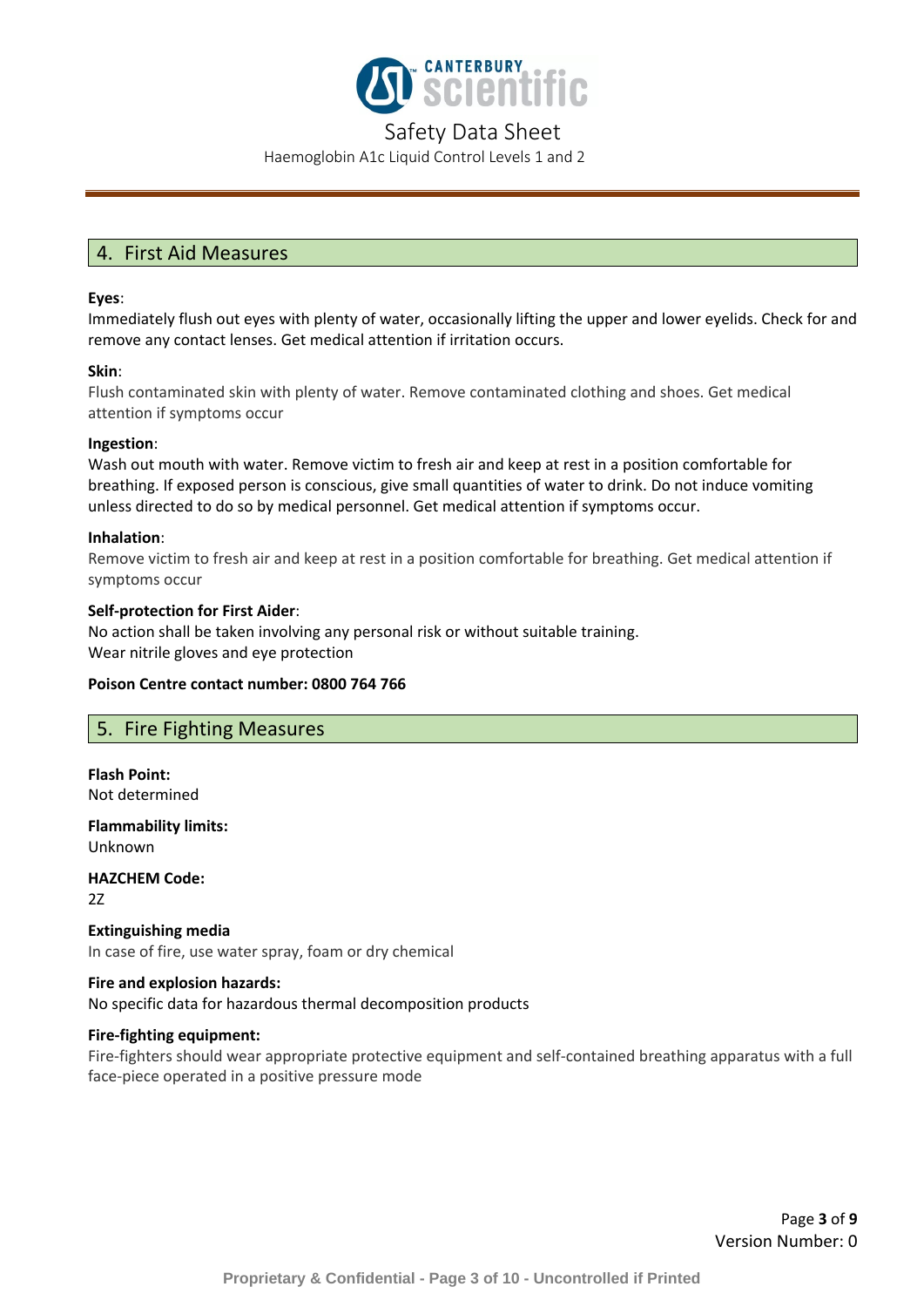

Haemoglobin A1c Liquid Control Levels 1 and 2

## 6. Accidental Release Measures

Action to take for spills or leaks

### **Personal precautions, protective equipment, and emergency procedures:**

Dress in full cover overalls, gloves, eye protection

Only trained personnel to approach spill to conduct clean up.

### **Environmental precautions from accidental spills and releases:**

Avoid dispersal of spilled material or runoff and contact with soil, waterways, drains and sewers. Inform the relevant authorities if the product has caused environmental pollution (sewers, waterways, soil or air).

### **Advice on containment and clean-up of spill or release:**

Bund to prevent runoff,

Absorb with inert absorbent material, collect and place into a sealable container, dispose according to local authority guidelines or regulations.

## 7. Handling and Storage

Precautions to be taken in Handling and Storage

### **Handling:**

Put on appropriate personal protective equipment. Eating, drinking and smoking should be prohibited in areas where this material is handled, stored and processed. Workers should wash hands and face before eating, drinking and smoking. Remove contaminated clothing and protective equipment before entering eating areas

### **Storage (including incompatibilities):**

Product to be stored under controlled conditions 2˚C - 8˚C

# 8. Exposure Controls / Personal Protection

### **Occupational exposure limits (including biological limit values):**

None

### **Engineering controls:**

Good general ventilation should be sufficient to control worker exposure to airborne contaminants.

### **Personal Protective Equipment:**

Hygiene:

Wash hands, forearms and face thoroughly after handling chemical products, before eating, smoking and using the lavatory and at the end of the working period. Appropriate techniques should be used to remove potentially contaminated clothing. Wash contaminated clothing before reusing. Ensure that eyewash stations and safety showers are close to the workstation location

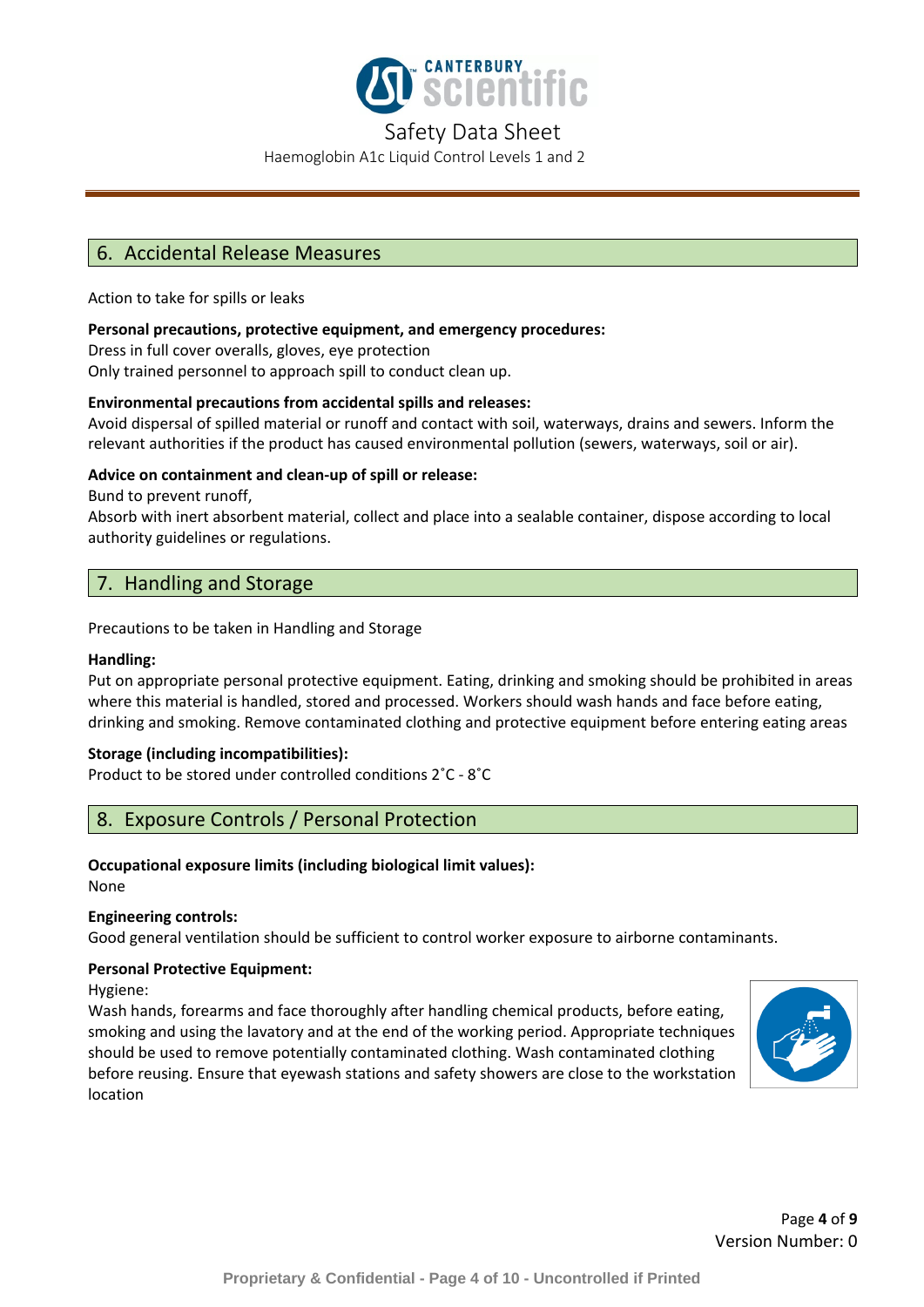

Haemoglobin A1c Liquid Control Levels 1 and 2

### **Skin protection**

Chemical-resistant, impervious gloves complying with an approved standard should always be worn when handling chemical products if a risk assessment indicates this is necessary. Personal protective equipment for the body should be selected based on the task being performed and the risks involved and should be approved by a specialist before handling this product. Appropriate footwear and any additional skin protection measures should be selected based on the task being performed and the risks involved and should be approved by a specialist before handling this product

### **Eye protection**

Safety eyewear complying with an approved standard should be used when a risk assessment indicates this is necessary to avoid exposure to liquid splashes, mists, gases or dusts. If contact is possible, the following protection should be worn, unless the assessment indicates a higher degree of protection: safety glasses with side- shields

### **Environmental Controls:**

Emissions from ventilation or work process equipment should be checked to ensure they comply with the requirements of environmental protection legislation. In some cases, fume scrubbers, filters or engineering modifications to the process equipment will be necessary to reduce emissions to acceptable levels.

## 9. Physical and Chemical Properties

| Property                                       | Characteristic      |
|------------------------------------------------|---------------------|
| Appearance                                     | Liquid, Cherry Red  |
| Odour                                          | Weak smell of blood |
| Odour threshold                                | Not Available       |
| pH                                             | Not Available       |
| Melting point / freezing point                 | Not Available       |
| Initial Boiling Point & boiling range          | Not Available       |
| Flash Point                                    | Not Available       |
| Evaporation rate                               | Not Available       |
| Flammability (solid, gas)                      | Not Available       |
| Upper / lower flammability or explosive limits | Not Available       |
| Vapour Pressure                                | Not Available       |
| <b>Vapour Density</b>                          | Not Available       |
| Relative density                               | Not Available       |
| Solubility in water                            | Not Available       |
| Partition coefficient: n-octane/water          | Not Available       |
| Auto ignition temperature                      | Not Available       |
| Decomposition temperature                      | Not Available       |
| Kinematic viscosity                            | Not Available       |
| <b>Explosive properties</b>                    | Not Available       |
| Oxidising properties                           | Not Available       |

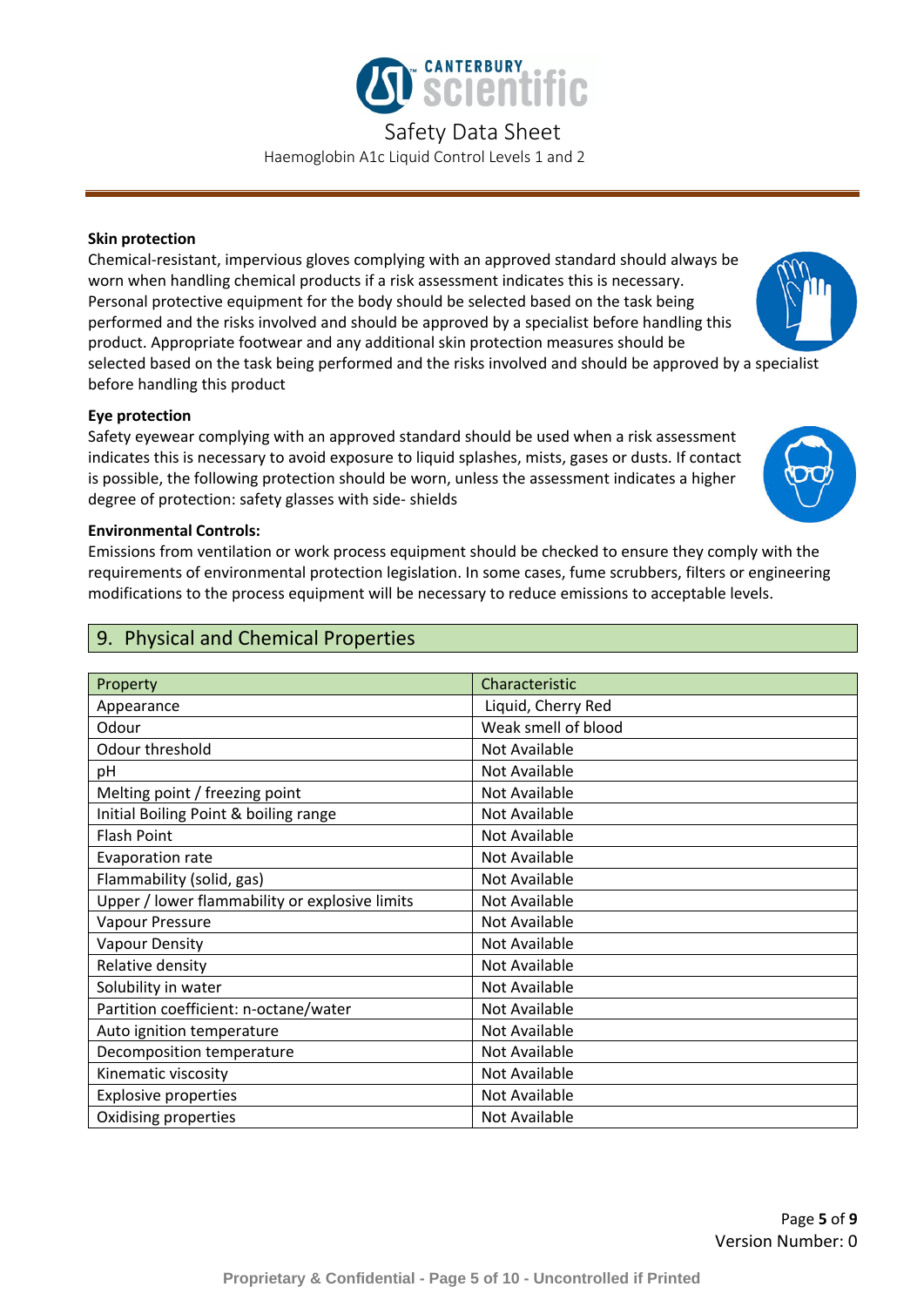

Haemoglobin A1c Liquid Control Levels 1 and 2

# 10.Stability and Reactivity

Chemical reactivity and chemical stability of the substance under normal and anticipated storage and handling conditions

**Reactivity:** No Specific data

**Chemical stability:** chemically stable under recommended storage/use conditions

### **Possible hazardous reactions:**

Under normal conditions of storage and use in Information of Use, hazardous reactions will not occur

**Conditions to avoid:** No Specific data

**Incompatibility (Material to avoid)** No Specific data

### **Hazardous decomposition products**

Under normal conditions of storage and use, no known hazardous decomposition products are formed during the shelf life of the product

### 11.Toxicological Information:

### Toxicological information provided for: **Acute toxicity (6.1A, 6.1B, 6.1C, 6.1D)**

| Component         | Exposure limit (8hr) mg/m <sup>3</sup> | LD50                                        |
|-------------------|----------------------------------------|---------------------------------------------|
| Haemoglobin       | None                                   | <b>None</b>                                 |
| Potassium Cyanide | 5 (OSHA PEL), 0.9 (ECHA)               | Oral 7.49 mg/kg body weight (rat)<br>(ECHA) |

### **Skin corrosion / irritation (6.3A)**

| Component         | Exposure limit (8hr) mg/m <sup>3</sup>   |                                             |
|-------------------|------------------------------------------|---------------------------------------------|
| Haemoglobin       | None                                     | None                                        |
| Potassium Cyanide | 5 (OSHA PEL), 140μg / kg / day<br>(ECHA) | LD50 7.35 - 200 mg/kg bw<br>(rabbit) (ECHA) |

### **Serious eye damage / irritation (6.4A)**

| Component         | Exposure limit (8hr) mg/m <sup>3</sup> |                             |
|-------------------|----------------------------------------|-----------------------------|
| Haemoglobin       | None                                   | None                        |
| Potassium Cyanide | 5 (OSHA PEL), no threshold<br>(ECHA)   | LC50 7.87 mg/kg bw (rabbit) |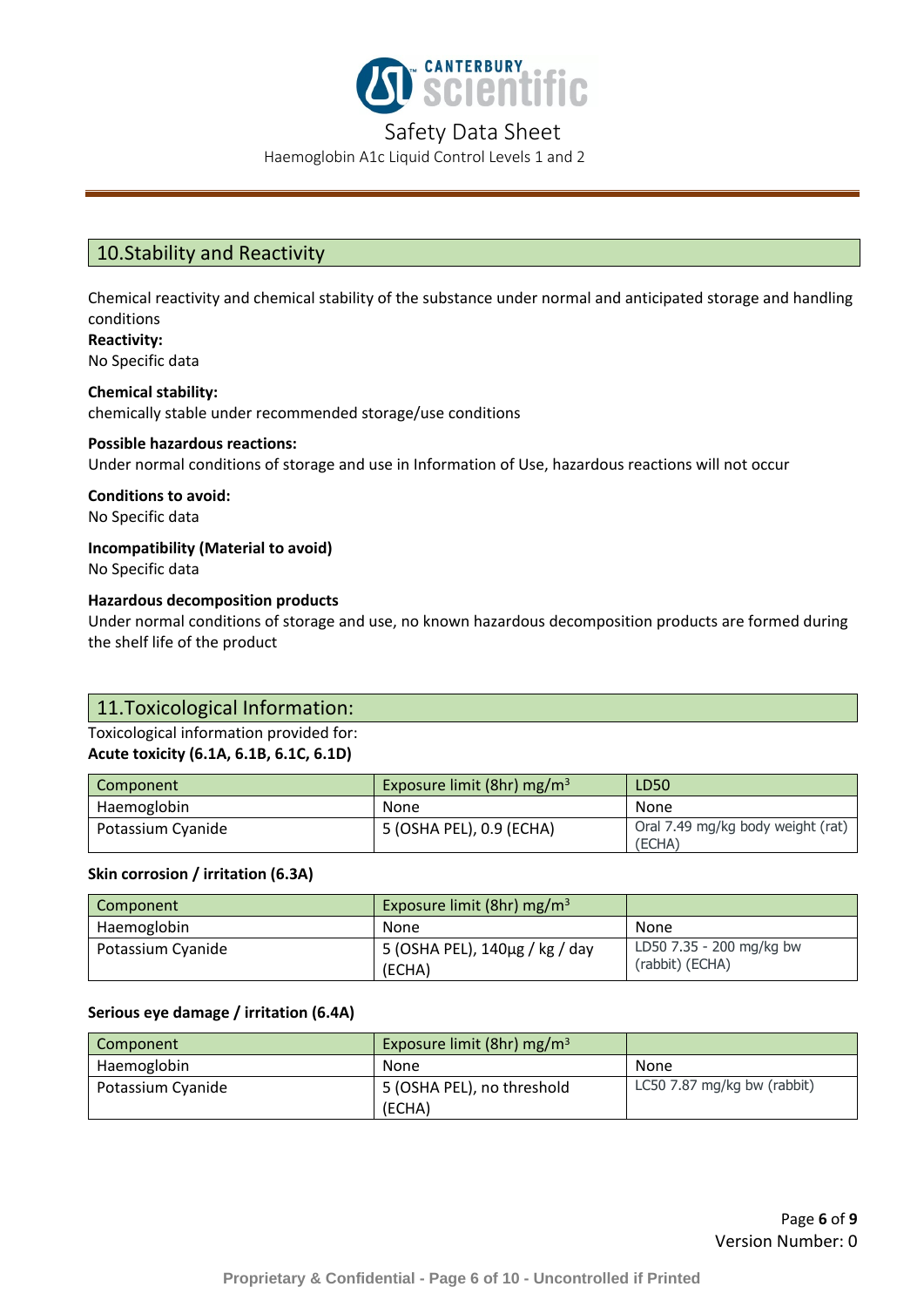

### Haemoglobin A1c Liquid Control Levels 1 and 2

### **Respiratory or skin irritations (6.5B)**

| Component         | Exposure limit (8hr) mg/m <sup>3</sup> |                                        |
|-------------------|----------------------------------------|----------------------------------------|
| Haemoglobin       | None                                   | None                                   |
| Potassium Cyanide | 5 (OSHA PEL), 0.9 (ECHA)               | $LC50$ (60 min) 63 ppm (rat)<br>(ECHA) |

#### **Reproductive toxicity (6.8A, 6.8B, 6.8C)**

| Component         | Exposure limit (8hr) mg/m <sup>3</sup> |                             |
|-------------------|----------------------------------------|-----------------------------|
| Haemoglobin       | None                                   | None                        |
| Potassium Cyanide | 5 (OSHA PEL), 0.9 (ECHA)               | LC50 7.87 mg/kg bw (rabbit) |

#### **Specific target organ toxicity (repeated and single exposure) (6.9A, 6.9B)**

| Component         | Exposure limit (8hr) mg/m <sup>3</sup> |                             |
|-------------------|----------------------------------------|-----------------------------|
| Haemoglobin       | None                                   | None                        |
| Potassium Cyanide | 5 (OSHA PEL), 0.9 (ECHA)               | LC50 7.87 mg/kg bw (rabbit) |

### **Narcotic effects (6.9B)**

None

### **Summarised data:**

All components except Potassium Cyanide are considered not hazardous. Potassium Cyanide has no cut off level for dilution hence the identified hazards and exposure limits apply for any concentration in this mixture.

### 12. Ecological Information:

Basic property data requirements:

All components except KCN classed as non-hazardous

#### Potassium Cyanide Ecotoxicity (aquatic & terrestrial)

| <b>Aquatic Species location (ECHA)</b> | <b>Predicted No Effect Concentration</b> |
|----------------------------------------|------------------------------------------|
| Freshwater                             | $1 \mu g/L$                              |
| Intermittent releases (freshwater)     | $3.2 \mu g/L$                            |
| Marine water                           | $200$ ng/L                               |
| Intermittent releases (marine water)   | None                                     |
| Sewage treatment plant (STP)           | $50 \mu g/L$                             |
| Sediment (freshwater)                  | 4 µg/kg sediment dry weight              |
| Sediment (marine water)                | 800 ng/kg sediment dry weight            |

#### Further Ecological Hazards

| <b>Hazard Location (ECHA)</b> | <b>Predicted No Effect Concentration</b> |
|-------------------------------|------------------------------------------|
| . Air                         | No hazard identified                     |
| Soil                          | 7 µg/kg soil dry weight                  |
| Predator secondary poisoning  | No potential for bioaccumulation         |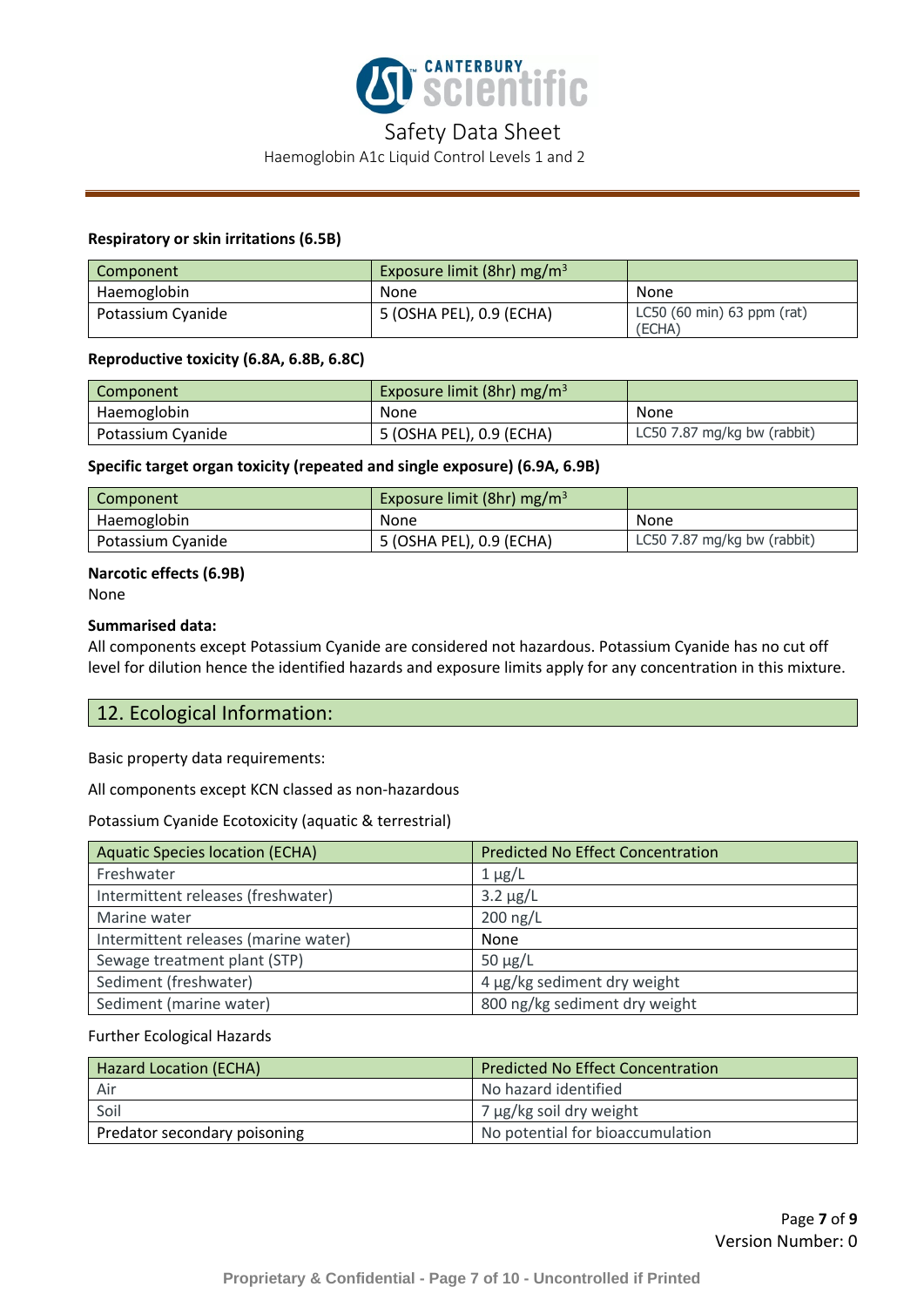

Haemoglobin A1c Liquid Control Levels 1 and 2

## 13. Disposal Considerations:

### **Disposal methods:**

The generation of waste should be avoided or minimized whenever possible.

Disposal of this product, solutions and any by-products should always comply with the requirements of environmental protection and waste disposal legislation and any regional local authority requirements. Dispose of surplus not to be disposed of un-tested to the sewer unless fully complaint with requirements of all authorities with jurisdiction.

### **Waste packaging should be recycled.**

Incineration or landfill should only be considered when recycling is not feasible. This material and its container must be disposed of in a safe way. Empty containers or liners may retain some product residues.

Avoid dispersal of spilled material and run off and contact with soil, waterways, drains and sewers

### 14. Transport Information:

Regulator information relating to transport

Dangerous Goods classification:

| <b>Description</b>                            | Classification        |
|-----------------------------------------------|-----------------------|
| UN No.                                        | <b>Not Classified</b> |
| UN Proper Shipping Name                       | <b>Not Classified</b> |
| UN DG class & subsidiary risk                 | <b>Not Classified</b> |
| UN Packaging group                            | Not Classified        |
| Environmental hazards (e.g. marine pollutant) | <b>Not Classified</b> |
| Special precautions when transporting         | Not Classified        |

### 15. Regulatory Information:

Includes NZ & international regulatory information HSNO approval number: Not Classified This product is not classified according to EU legislation This product is not classified according to USA legislation This product is not classified according to Japan legislation This product is not classified according to Canada legislation This product is not classified according to China legislation